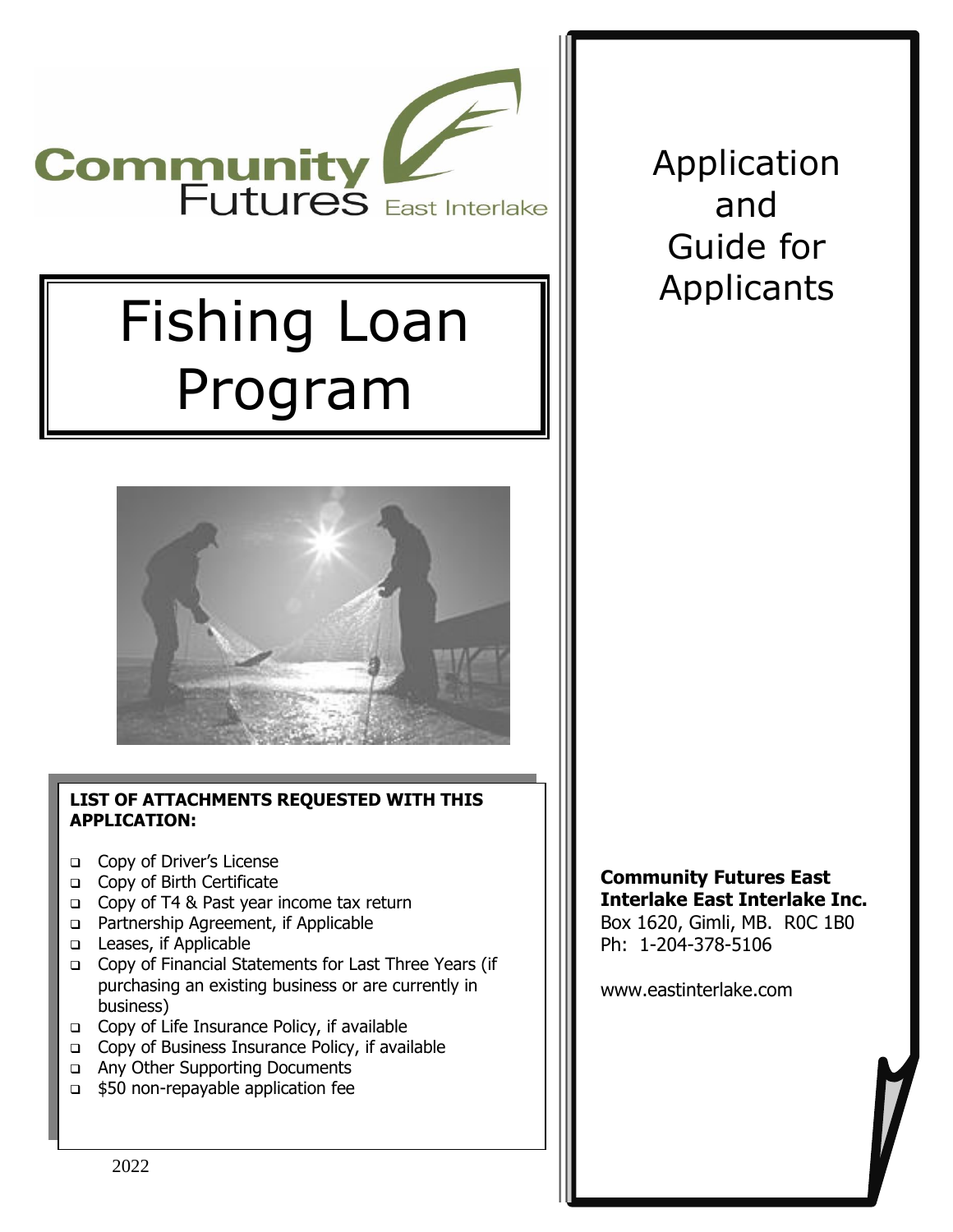# **Introduction**

The program provides loans for fishing licenses at a rate of \$1.25 per pound of license weight. The program can also provide funds for equipment/supplies for the business. The lending rate will be based on Bank prime rate plus 3% - 6%, with a minimum base rate of 6%.

CFEI will only fund projects were applicant(s) have or are purchasing two (2) or more licenses. Youth (ages 18-29) are exempt from two license rule. Youth may apply for funding of their first license, provided they have all the necessary equipment in place.

*This locally operated program is funded in part by the Government of Canada through Prairies Economic Development.*

# **Eligibility Criteria**

#### **Who can participate?**

#### **You must:**

- Be a Canadian citizen or legally entitled to work in Canada,
- Be a minimum of 18 years of age,
- Have an existing license (if over 30 year old)
- Have a strong desire to be an entrepreneur,
- **EXECT Live in the Community Futures East Interlake East Interlake region**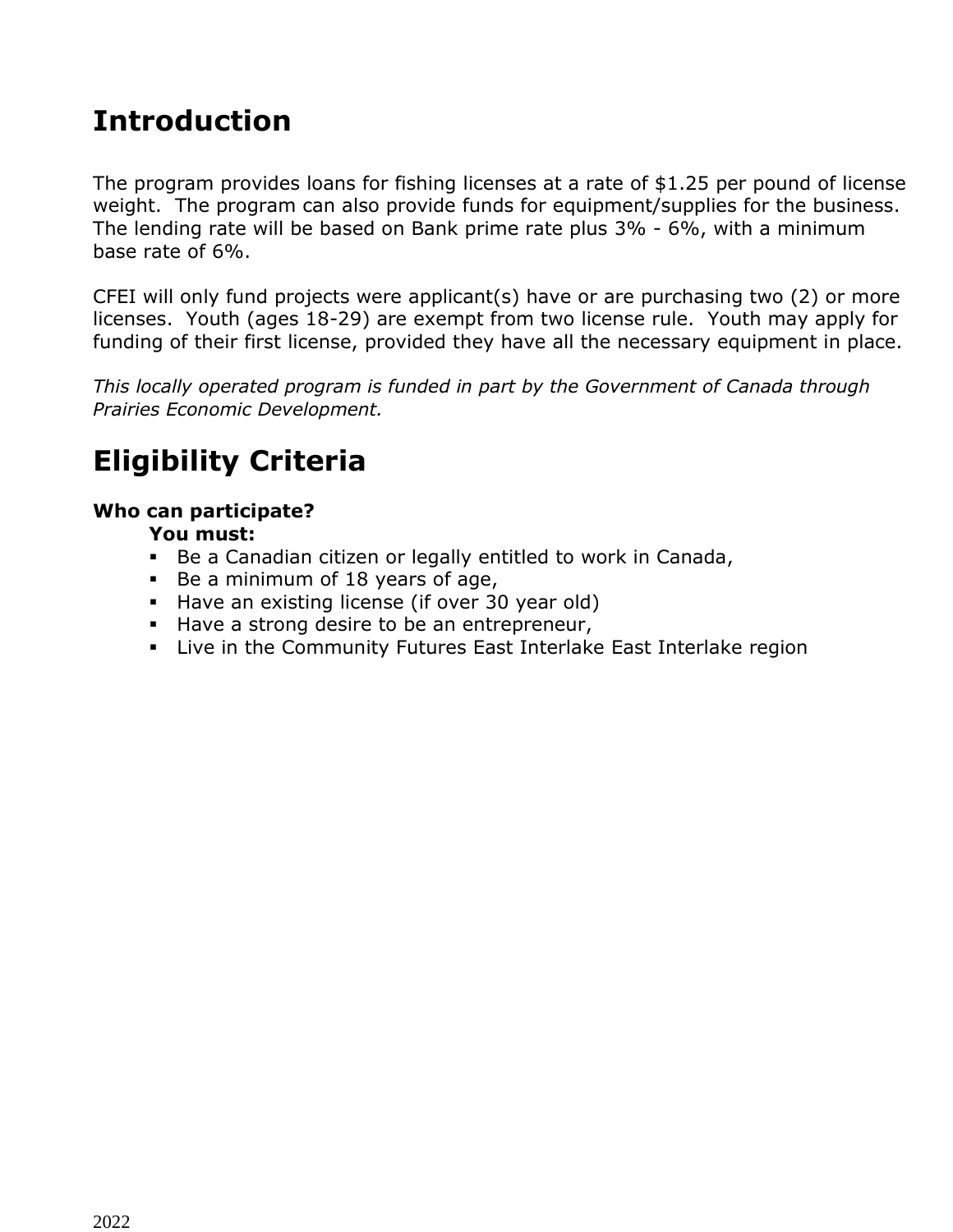#### **LENDING CRITERIA:**

- Community Futures East Interlake Inc.'s (CFEI) loan funds are to be used for ventures that would not proceed without CFEI's financial assistance. If an applicant(s) is able to receive traditional financing for the business, the business may not qualify for CFEI's loan funds.
- Applicant's viability will be assessed at the CFEI office. Based on the assessment, the applicant may be required to obtain a written refusal, in whole or in part, from a financial institution before applying for CFEI's loan funds.
- CFEI encourages partnership/joint lending. If you are approved financing elsewhere for your business venture but it is not the required amount, CFEI can accept applications for the additional dollars needed, up to its maximum financing.
- The maximum amount of financing that may be provided by CFEI to any single applicant or enterprise toward the fishing industry is **\$50,000.00**. The maximum total loans to the fishing industry as a whole is capped at \$50,000/fiscal year.
- Maximum amount that CFEI will fund per pound will be to the equivalent \$1.25/lb).
- Applicant(s) must have no remaining funding available from CEDF.
- CFEI will only fund projects where applicant(s) have or are purchasing two (2) or more licenses. *Youth Fishing Loan Fund is exempt from the two license rule—applicants in the youth program eligible for funding of first license, provided they have all necessary equipment already in place.*
- The applicant must be willing and able to invest a minimum of 20% capital in the enterprise. This equity contribution of 20% is mandatory.
- The venture must appear to have a reasonable expectation of economic viability. No grants or forgivable loans are permitted to be made by CFEI.
- The majority of jobs to be created must be filled by persons residing within the area of influence of CFEI.
- Interest rates will vary, depending on the amount of security provided for the loan (CIBC Prime plus 3% 6%, minimum base rate of 6%.
- Each Fishing Loan Application must be accompanied by a \$50.00 application fee, CFEI Loan Application and Business Planning Workbook.
- It will take 3 to 4 weeks to process your application. The responsibility of assessing and approving the application will rest with CFEI's Board of Directors.
- All applications for financial assistance will be analyzed for the number of jobs it will generate using a general guideline of one full time-equivalent job per \$15,000 to \$25,000 loaned.
- The applicant(s) shall adhere to all municipal, provincial and federal regulations with respect to business operations (environment, health, Canada Customs and Revenue Agency, Employment Standards etc.); and shall not hold the lender responsible for any lawsuits, complaints or penalties that may arise due to the client's failure to adhere to all the appropriate legislature and regulations.
- Receipt of the application does not constitute approval by CFEI. If the application is successful, the applicant will be required to execute all documents necessary to give CFEI the security requested and agreed to by the applicant as stated in the letter of offer.
- **Financing applied for is funded by Prairies Economic Development Canada. Representatives of that government department conduct regular reviews of the operations of CFEI and therefore will have access to information in the applicant's file.**

No loan will be made or considered to any individual who is currently under charge or investigation for any crime or offence and who as a result a potential judgment could become incarcerated, or to any client having serious financial delinquencies and/or outstanding collections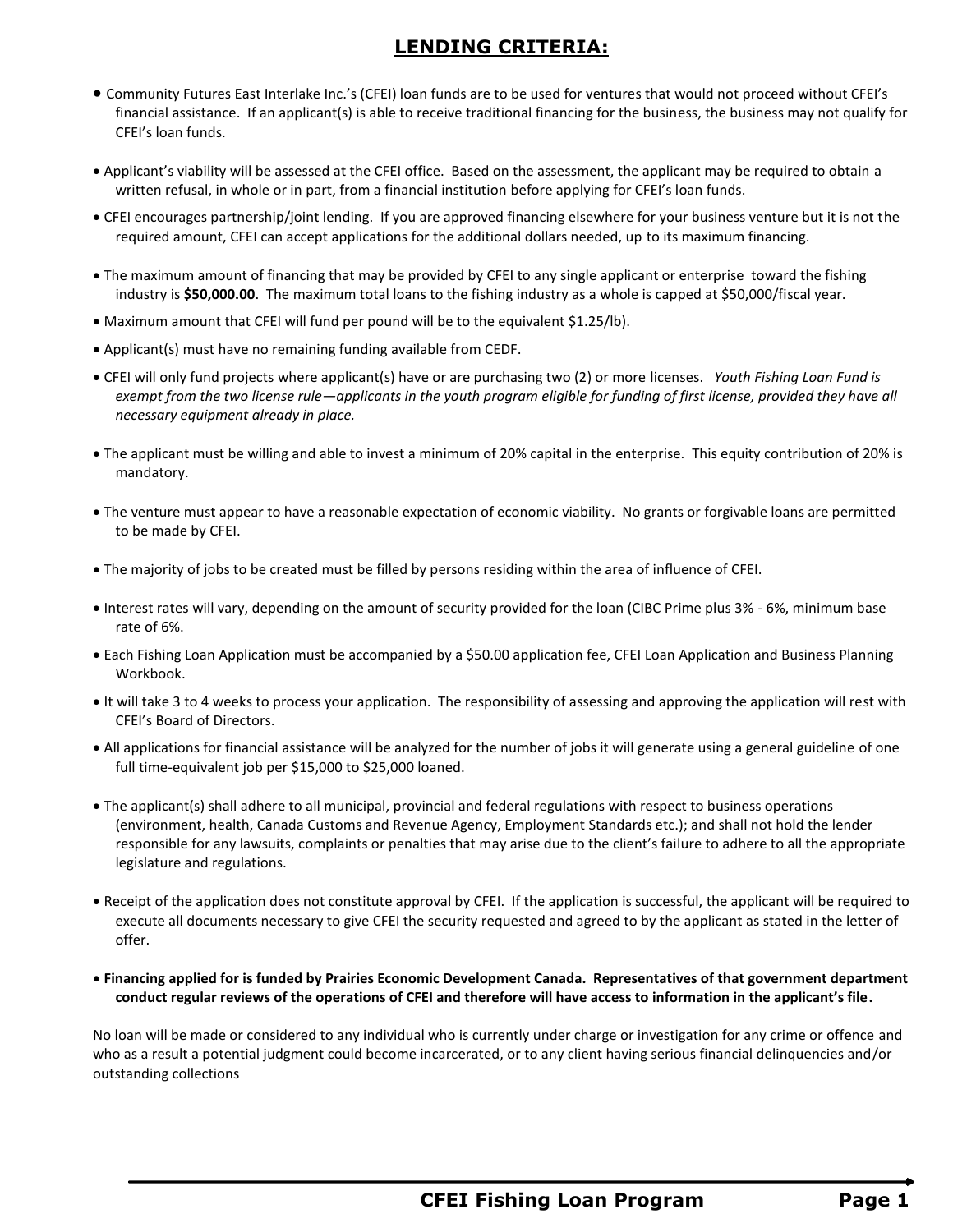#### **Loan Process:**

- Each Fishing Loan Application must be accompanied by a **\$50.00 application fee.**
- It will take 3 to 4 weeks to process your application. The responsibility of assessing and approving the application will rest with CFEI's Board of Directors.
- These documents will be reviewed by the Community Futures East Interlake East Interlake Investment Review Committee, who will make the final decision on the application.
- **•** There is no application deadline.
- **EXED** Applications are reviewed on an on-going basis.
- **The loan will be disbursed based on invoices or receipts.**

#### **What can the loan be used for?**

- **•** Fishing License
- Start-up capital
- **E** Leasehold improvements
- **Equipment (other than vehicles)**
- **·** Inventory
- Working capital associated with running your business.

#### **Repayment Requirements:**

- **•** Applicants who borrow funds must ensure that they repay their loan by the agreed date.
- **•** Should you default on your loan after the repayment deadline, loan recovery proceedings will commence. Recovery proceedings include, but are not limited to, collection and sale of assets, and Small Claims Court.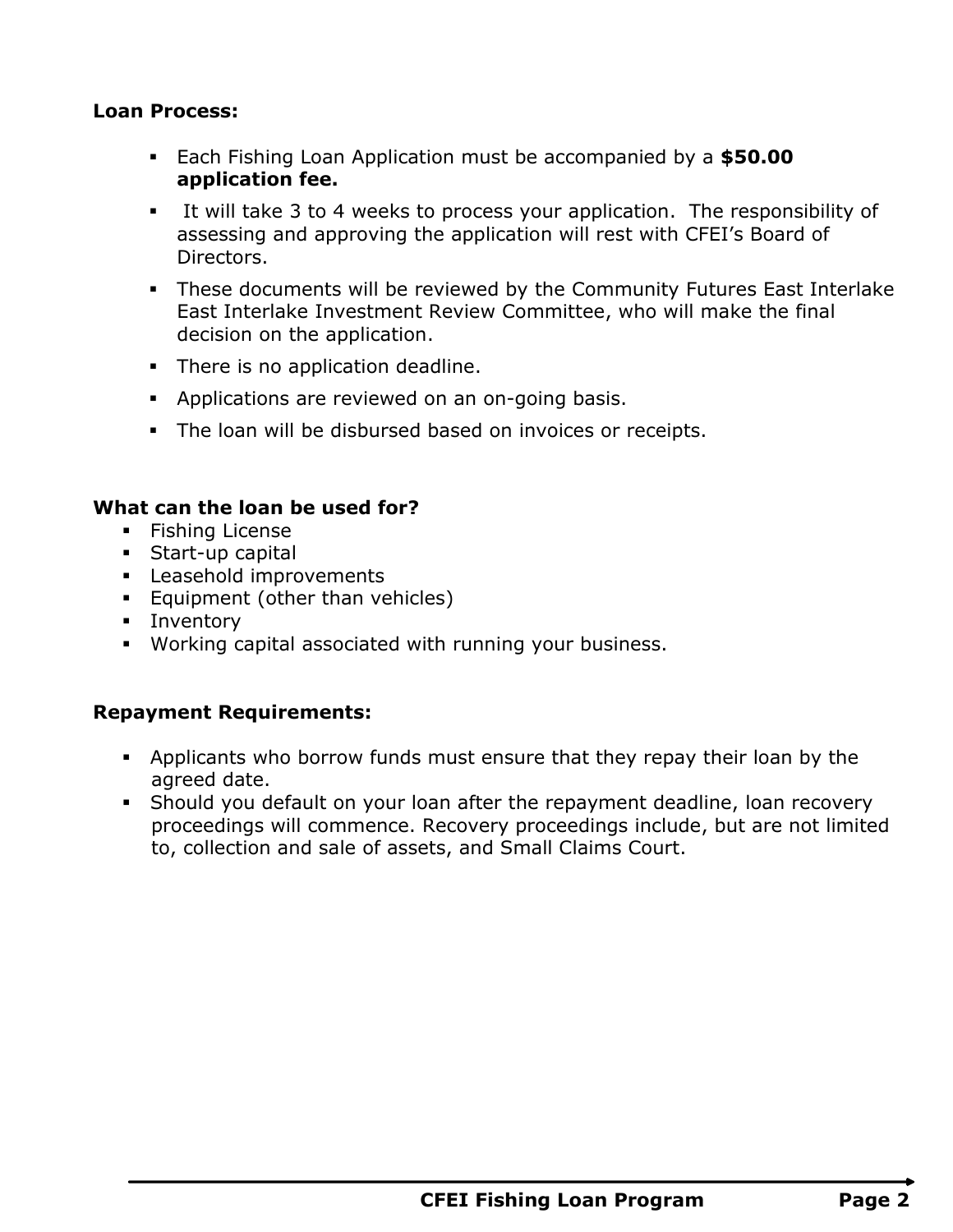# **FISHING LOAN APPLICATION**

**Note:** Complete one loan application per business.

| Band No.: 1999 - Band No.: 2009 - Band No.: 2009 - Band No.: 2009 - Band No.: 2009 - Band No.: 2009 - Band No.          |  |
|-------------------------------------------------------------------------------------------------------------------------|--|
|                                                                                                                         |  |
|                                                                                                                         |  |
| Loan Amount Requested: \$                                                                                               |  |
| Loan for:<br>□ License ___________________________lbs/kgs<br>$\square$ Equipment<br>$\square$ Repair<br>$\square$ Other |  |
|                                                                                                                         |  |
| ,我们也不会有什么。""我们的人,我们也不会有什么?""我们的人,我们也不会有什么?""我们的人,我们也不会有什么?""我们的人,我们也不会有什么?""我们的人                                        |  |
| ,我们也不会有什么。""我们的人,我们也不会有什么?""我们的人,我们也不会有什么?""我们的人,我们也不会有什么?""我们的人,我们也不会有什么?""我们的人                                        |  |
|                                                                                                                         |  |
|                                                                                                                         |  |
| Name of Packing & Processing Plant to whom fish will be delivered:                                                      |  |
|                                                                                                                         |  |
|                                                                                                                         |  |
|                                                                                                                         |  |
|                                                                                                                         |  |
|                                                                                                                         |  |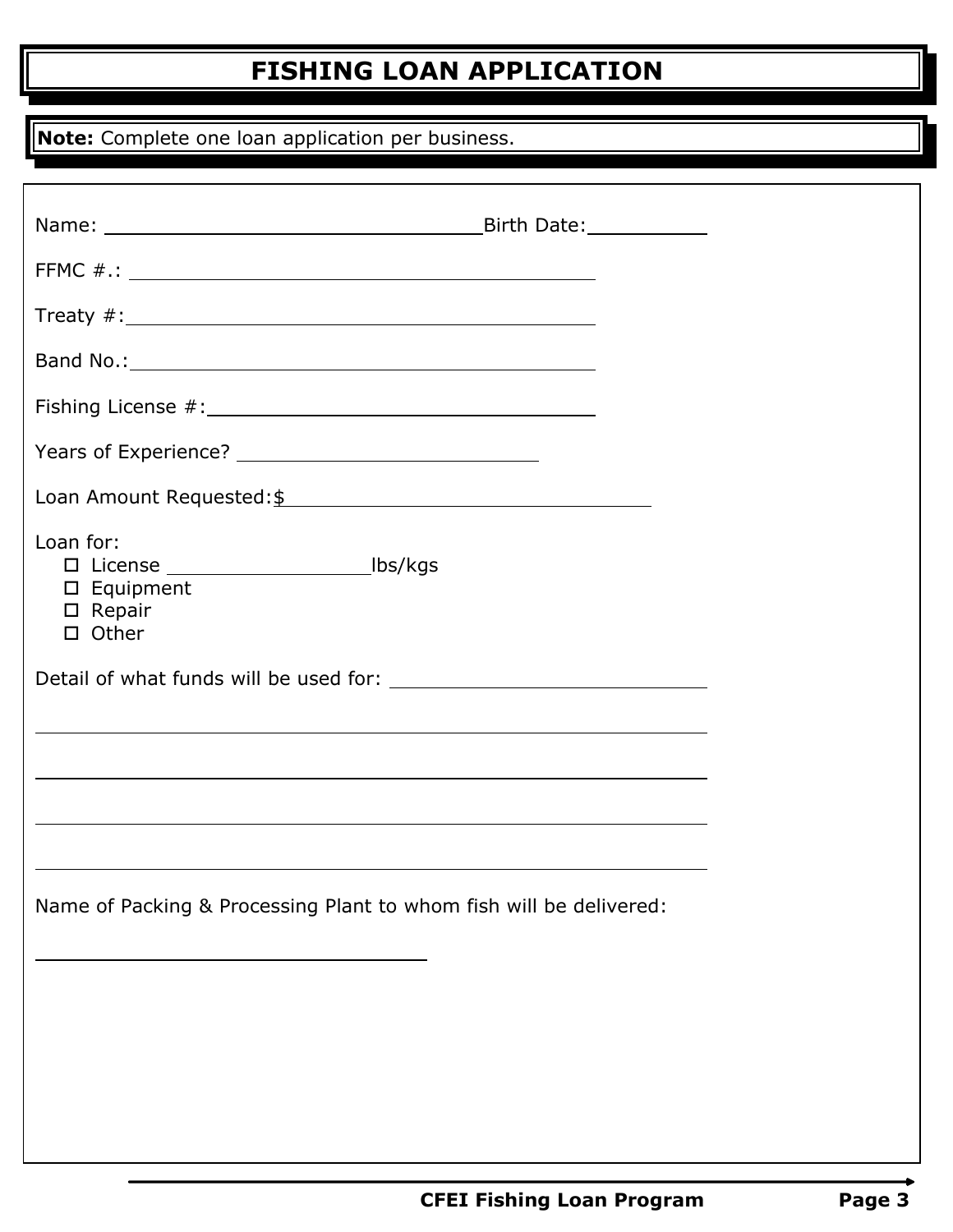## **PERSONAL INFORMATION**

**Note:** A separate Information Sheet must be completed by each partner if the business will be operated as a partnership.

|                                                             | Surname: ____________________________Given Name(s): ____________________________                                           |
|-------------------------------------------------------------|----------------------------------------------------------------------------------------------------------------------------|
|                                                             |                                                                                                                            |
|                                                             |                                                                                                                            |
|                                                             |                                                                                                                            |
|                                                             | Phone Number: _________________________Cell Number: ____________________________                                           |
|                                                             |                                                                                                                            |
|                                                             |                                                                                                                            |
|                                                             | mm/dd/yr                                                                                                                   |
|                                                             |                                                                                                                            |
|                                                             |                                                                                                                            |
|                                                             |                                                                                                                            |
|                                                             | List all sources of income: (Please include a copy of your most recent T4 and your last three years of Income Tax Returns) |
| Source/Employer                                             | <b>Monthly Amount</b>                                                                                                      |
| Source/Employer                                             | <b>Monthly Amount</b>                                                                                                      |
| <b>Business Name:</b>                                       |                                                                                                                            |
| Is your business name registered? ________Yes____________No |                                                                                                                            |
|                                                             | Business Number: ____________________________GST Number: _______________________                                           |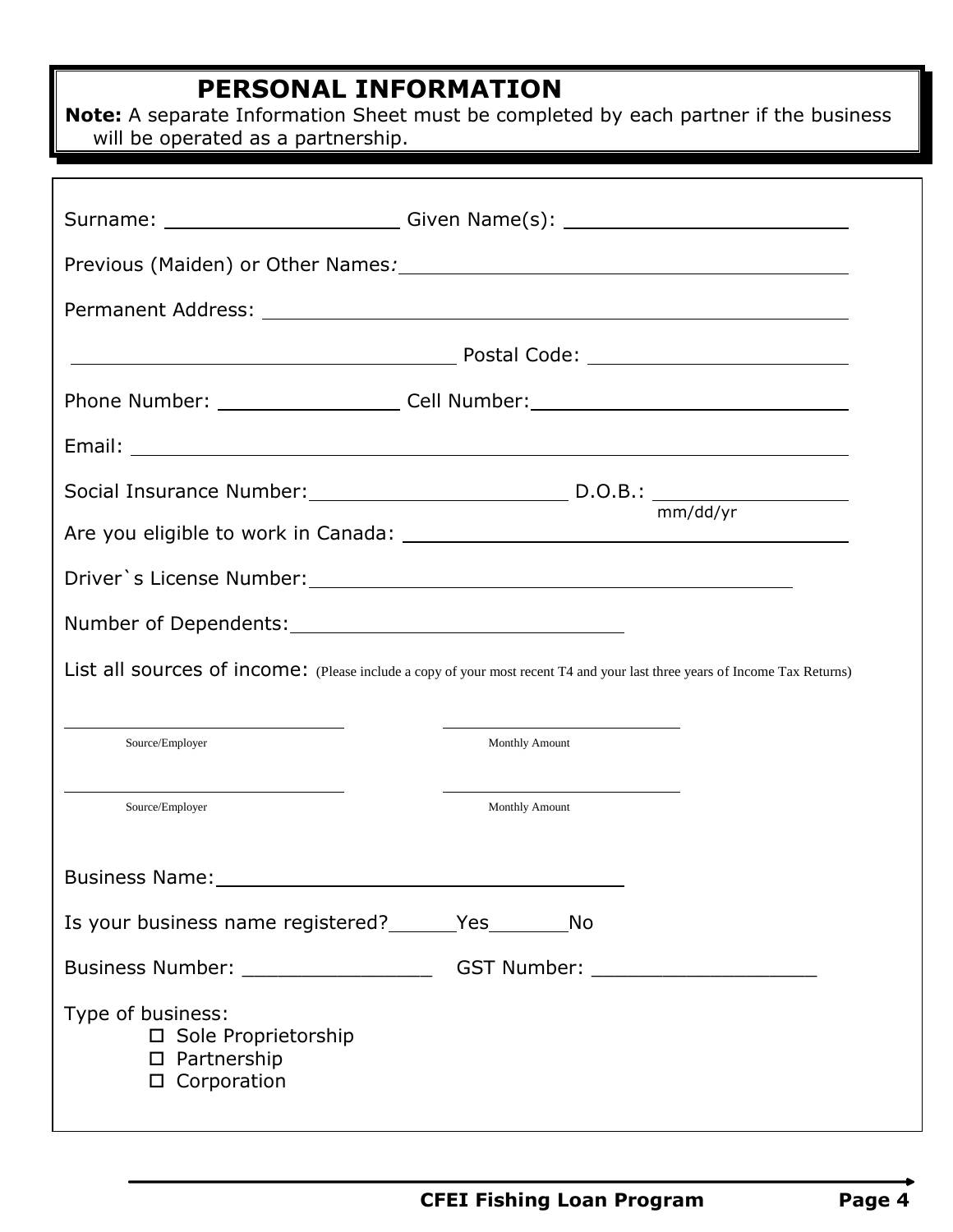# **BUSINESS PLAN**

As a part of your loan application you are required to complete the following business plan and cash flow forecast. Assistance in completing the documents can be obtained by calling the Community Futures East Interlake East Interlake office at 1-800-378-5106 to arrange for an appointment.

#### **Business Summary:**

Provide a description of your business.(include how you sell fish)

#### **Fishing Equipment:**

Provide a description of your equipment. List each item giving age, condition, serial number, model number and value of each. Boats – give length, beam and depth and construction (wood, steel, fiberglass) and vessel license number.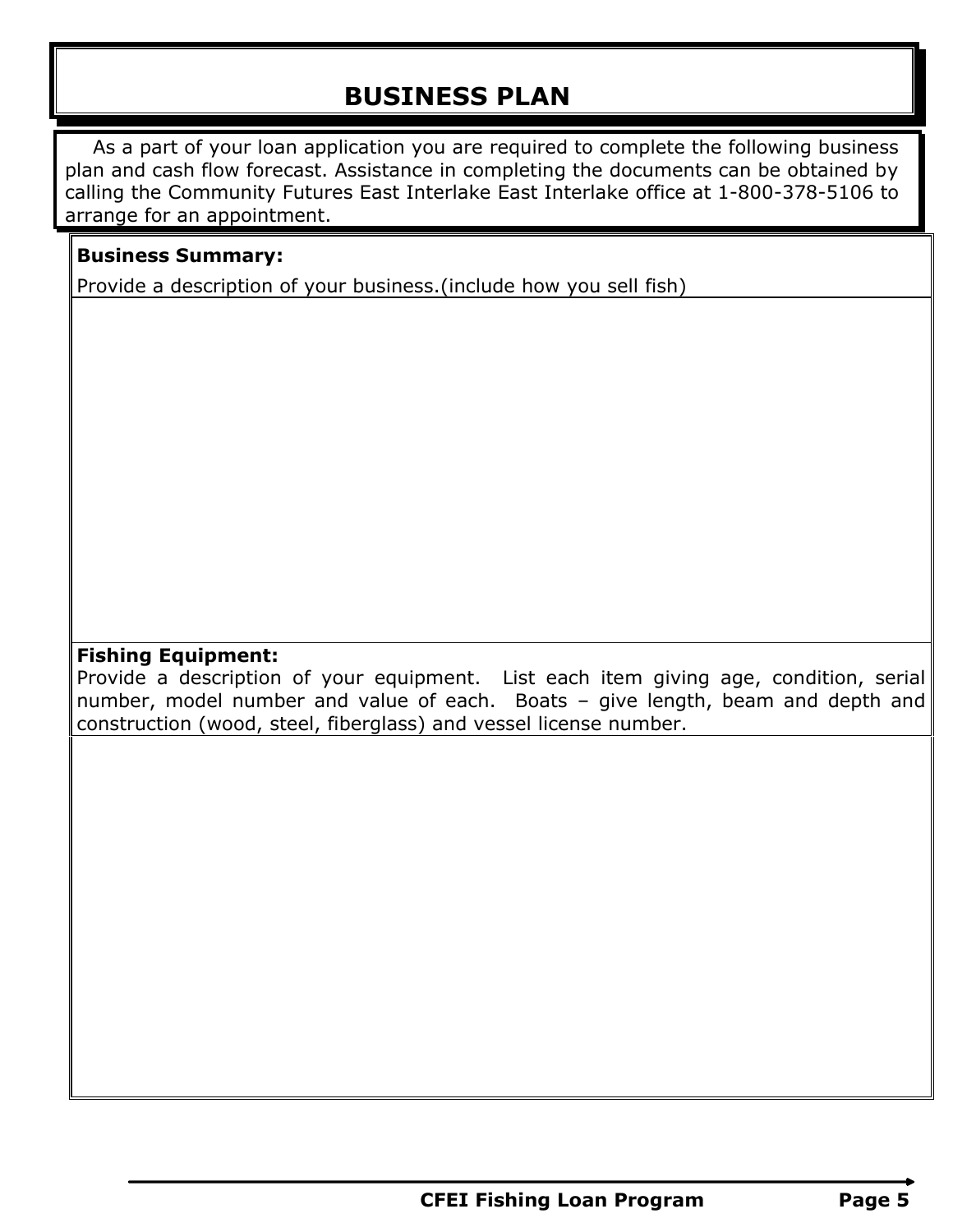## **Fish Storage Buildings:**

Describe – Lakeshore installations, icehouses etc. (Give location, age, size, condition and value of each.

## **Operational Equipment:**

Describe condition and value of nets, corks, leads, Anchors etc.

#### **Regulatory Environment:**

What insurance, government regulations, licenses, permits and other approvals apply to your business and have they been obtained? (Check with your local municipal office to ensure compliance to zoning, building and other by-laws which may be in effect in your area. You may also have to check with your closest regional Department of Environment office to ensure compliance and health standards.)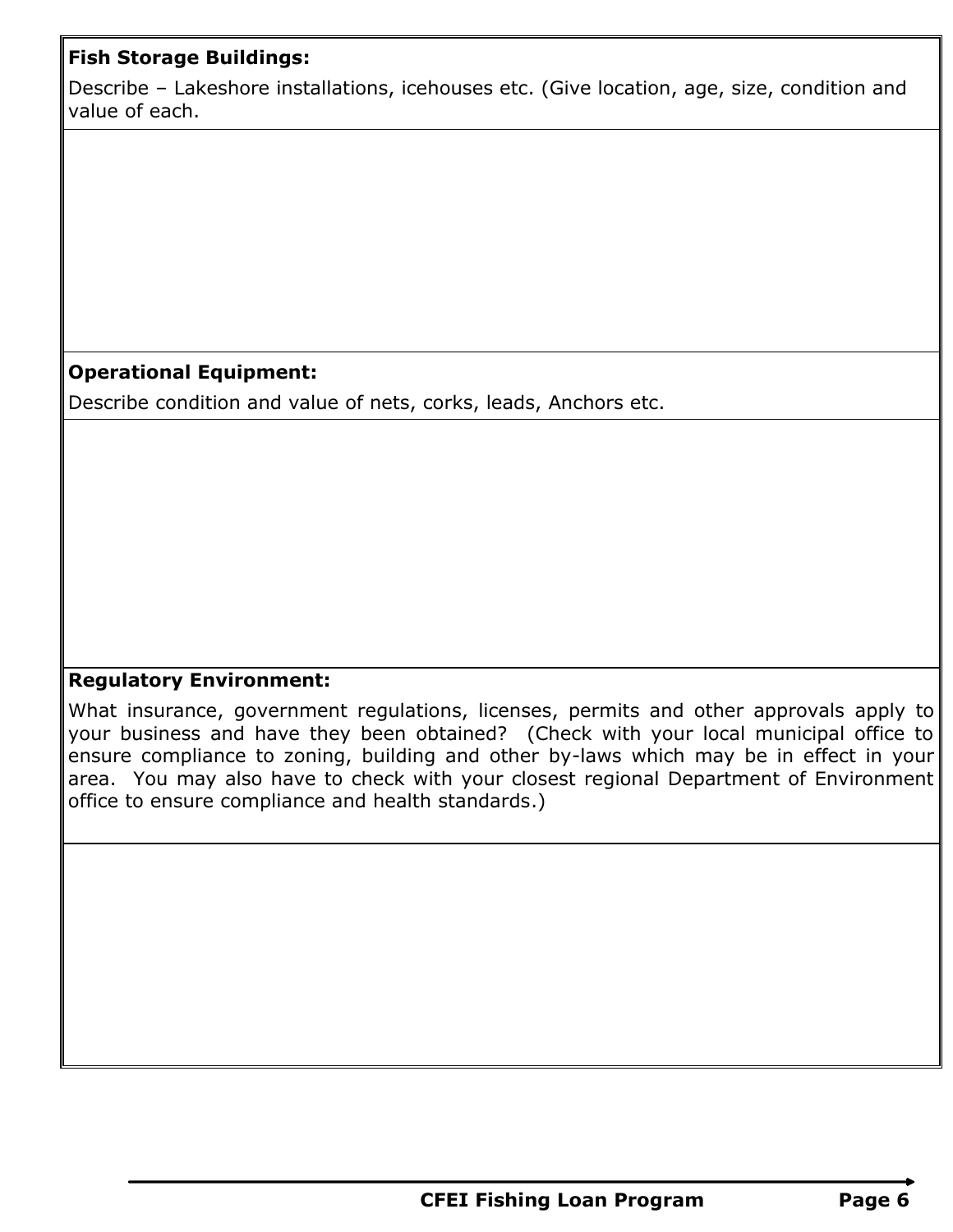## **Financial Planning:**

What will be your fixed monthly costs? (i.e. rent, phone, hydro, wages, etc.) Fixed costs are there even if you sell no fish.

What amount of sales do you need to cover your monthly expenses to break even (not owe any money at month end)?

What is the amount of money you are bringing into the business? What is (are) the source(s) of the money? (Friends, family, personal account, etc.)

List and give values of other items (equity) that you already own and are bringing into the business (i.e. truck, trailer)

If your business is not as successful as you expected, and doesn't make enough money to pay off the loan, how will you repay the loan?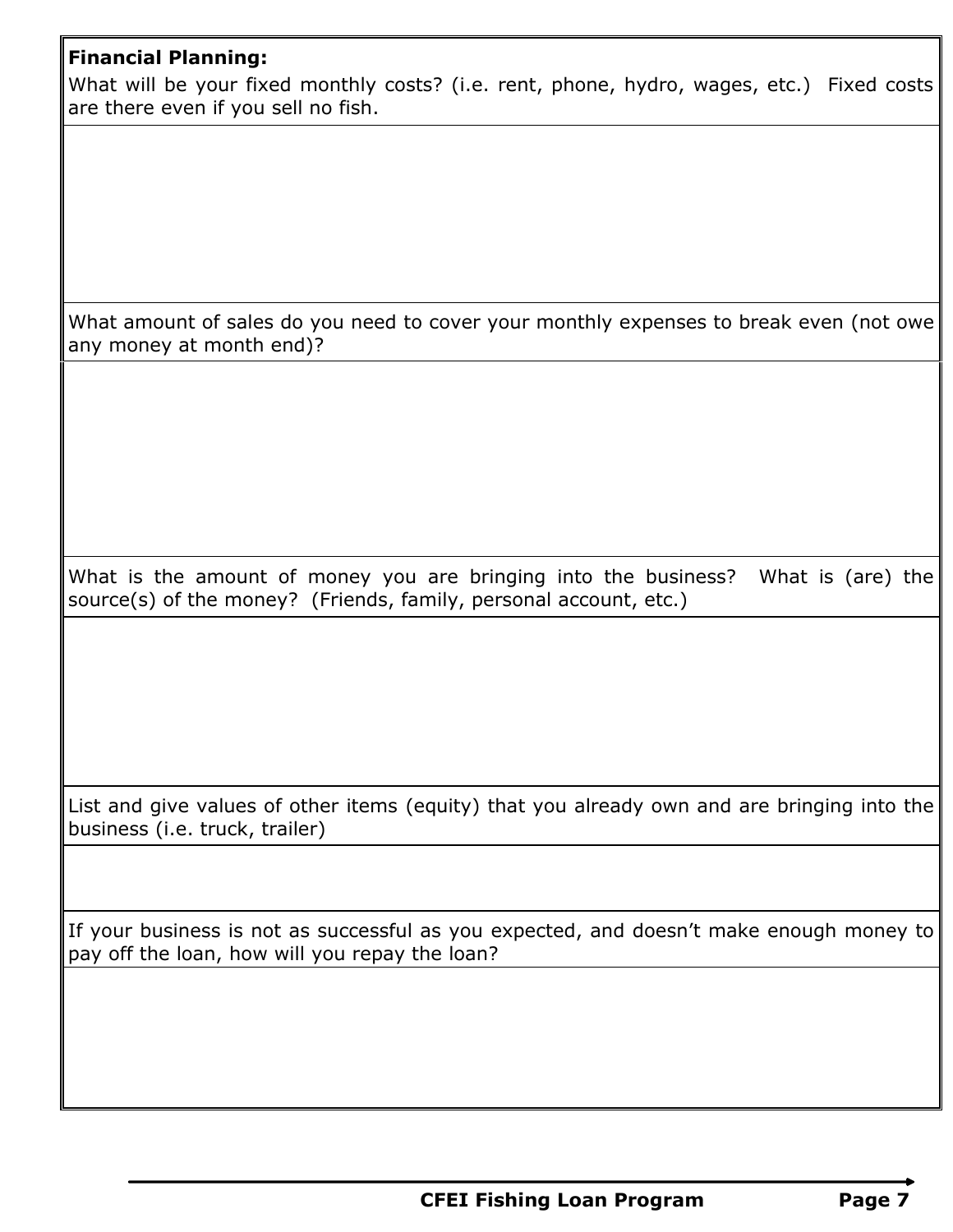#### **Determining Your Start Up Cost:**

The following chart will help you determine how much money you need (your own or other resources) to start your business. Complete the following chart based on your research.

## **Start - Up Cost**

Start-up costs includes: renovations, leasehold improvements, signage, legal and accounting, installing software/computers/phones, purchase of inventory, purchase of equipment, first month's operations etc.

|                            | \$                              |
|----------------------------|---------------------------------|
|                            | $\pmb{\ddagger}$                |
|                            | \$                              |
|                            | $\pmb{\mathfrak{\mathfrak{p}}}$ |
|                            | $\pmb{\mathfrak{\mathfrak{p}}}$ |
|                            | $\pmb{\mathfrak{\mathfrak{p}}}$ |
|                            | $\pmb{\ddagger}$                |
|                            | $\pmb{\ddagger}$                |
|                            | $\pmb{\ddagger}$                |
|                            | \$                              |
|                            | \$                              |
| <b>TOTAL</b> <sup>\$</sup> |                                 |

| <b>Source Of Funds</b>             |    |
|------------------------------------|----|
| Where will you get the money from? |    |
| Cash                               | \$ |
| Other Equity                       | \$ |
|                                    | \$ |
| Loan                               | \$ |
| Other                              | \$ |
| <b>TOTAL</b>                       |    |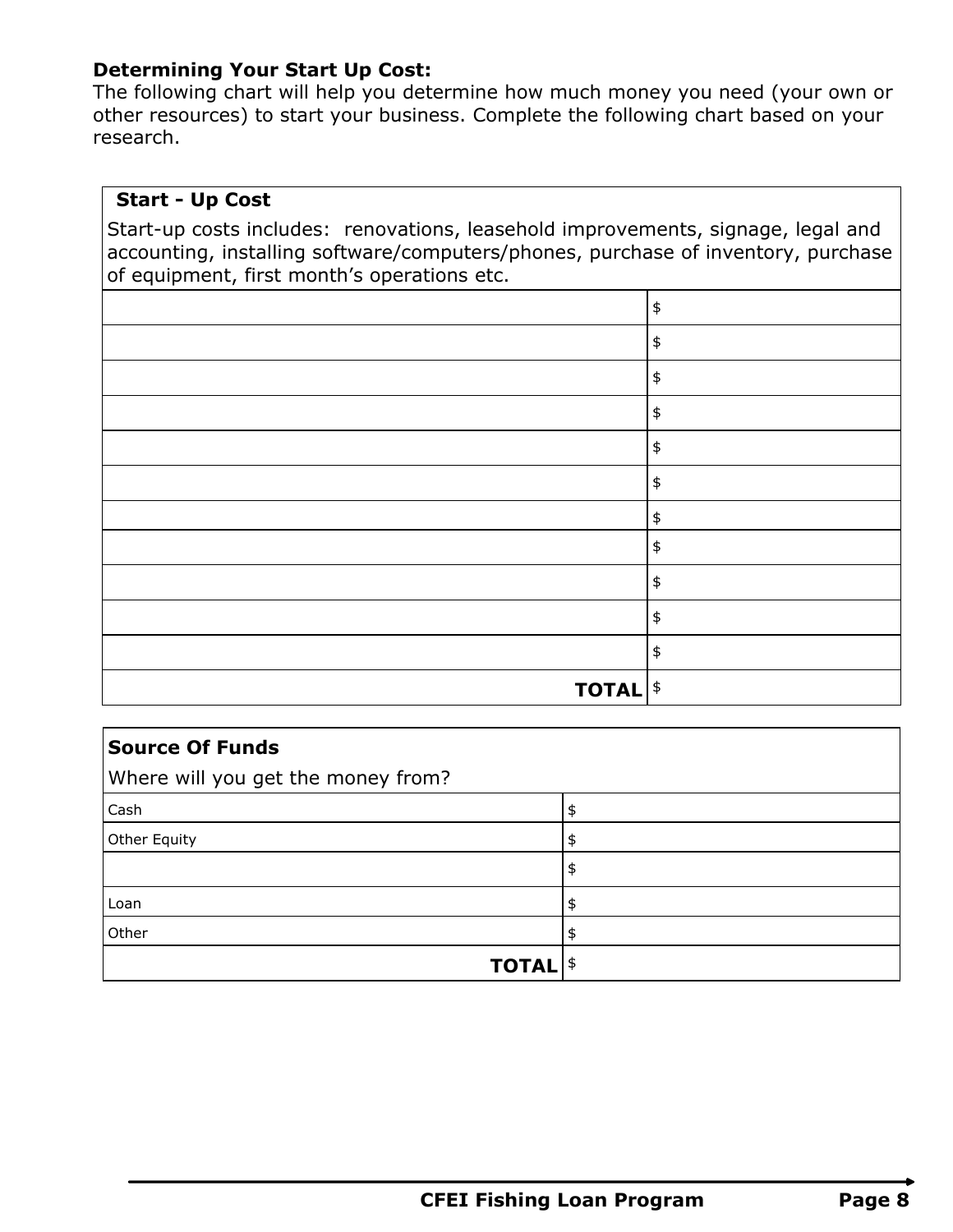# **Cash Flow Projections**

| <b>CASH</b><br>RECEIPTS (money you get,<br>including the money you are placing<br>into the business) | <b>Year One</b> | <b>Year Two</b> | <b>Year Three</b> |
|------------------------------------------------------------------------------------------------------|-----------------|-----------------|-------------------|
| $Lean - CEDF$                                                                                        |                 |                 |                   |
| Loan - CFEI/Other                                                                                    |                 |                 |                   |
| Personal Contribution (cash)                                                                         |                 |                 |                   |
| Estimated Sales (Revenue)                                                                            |                 |                 |                   |
| Other (specify):                                                                                     |                 |                 |                   |
| TOTAL CASH RECEIPTS - A                                                                              |                 |                 |                   |
| <b>CASH DISBURSEMENTS (money paid out)</b>                                                           |                 |                 |                   |
| Purchase of Equipment                                                                                |                 |                 |                   |
| Purchase of quota                                                                                    |                 |                 |                   |
| <b>Bank Charges</b>                                                                                  |                 |                 |                   |
| Professional Fees<br>(Legal, accounting, licenses, fees)                                             |                 |                 |                   |
| Automobile                                                                                           |                 |                 |                   |
| Utilities (hydro, phone, etc.)                                                                       |                 |                 |                   |
| Rentals (equipment, premises, etc.)                                                                  |                 |                 |                   |
| Insurance                                                                                            |                 |                 |                   |
| Repairs / Maintenance                                                                                |                 |                 |                   |
| Materials / Inventory                                                                                |                 |                 |                   |
| Office Supplies                                                                                      |                 |                 |                   |
| Loan Repayment (Interest + principal)                                                                |                 |                 |                   |
| Wages and Benefits                                                                                   |                 |                 |                   |
| <b>Owner Drawings</b>                                                                                |                 |                 |                   |
| TOTAL CASH DISBURSEMENTS - B                                                                         |                 |                 |                   |
| NET Monthly Cash - $C$ (A-B)                                                                         |                 |                 |                   |
| <b>Beginning Cash Balance (E of previous</b><br>month, first month none) - $\bf{D}$                  |                 |                 |                   |
| Ending Cash Balance - $E$ (C + D)                                                                    |                 |                 |                   |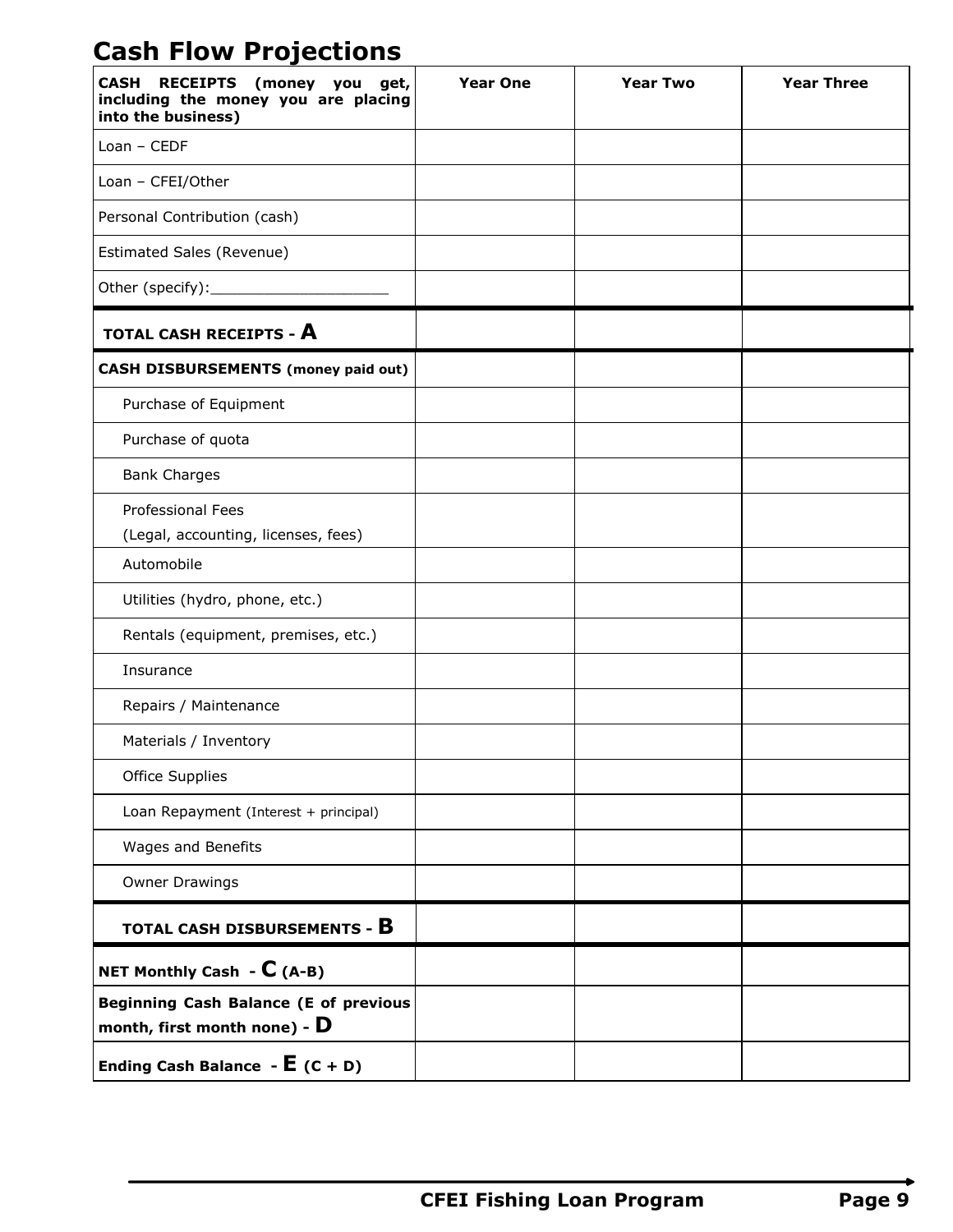## **Assumptions To Your Cash Flow Projections**

Explain in detail how you determined the numbers in your cash flow projections.

| <b>ITEM</b>                   | <b>DESCRIBE ITEM(s)</b>                   | <b>CASH RECEIPTS ASSUMPTIONS</b><br>(Revenue)- Per pound price |
|-------------------------------|-------------------------------------------|----------------------------------------------------------------|
| Fishing License(s)<br>Revenue |                                           |                                                                |
| Other                         |                                           |                                                                |
|                               |                                           | <b>CASH DISBURSEMENTS ASSUMPTIONS</b><br>(Expenses)            |
| Purchase of<br>Equipment      |                                           |                                                                |
| Quota                         |                                           |                                                                |
| <b>Bank Charges</b>           |                                           |                                                                |
| <b>Professional Fees</b>      |                                           |                                                                |
| Automobile                    |                                           |                                                                |
| <b>Utilities</b>              |                                           |                                                                |
| Rentals                       |                                           |                                                                |
| Insurance                     |                                           |                                                                |
| Repairs/<br>Maintenance       |                                           |                                                                |
| Materials/<br>Inventory       |                                           |                                                                |
| <b>Office Supplies</b>        |                                           |                                                                |
| Loan Repayment                |                                           |                                                                |
| Wages & Benefits              |                                           |                                                                |
| <b>Owner Drawings</b>         |                                           |                                                                |
|                               | <b>Other Assumptions and Calculations</b> |                                                                |

| . |  |
|---|--|
|   |  |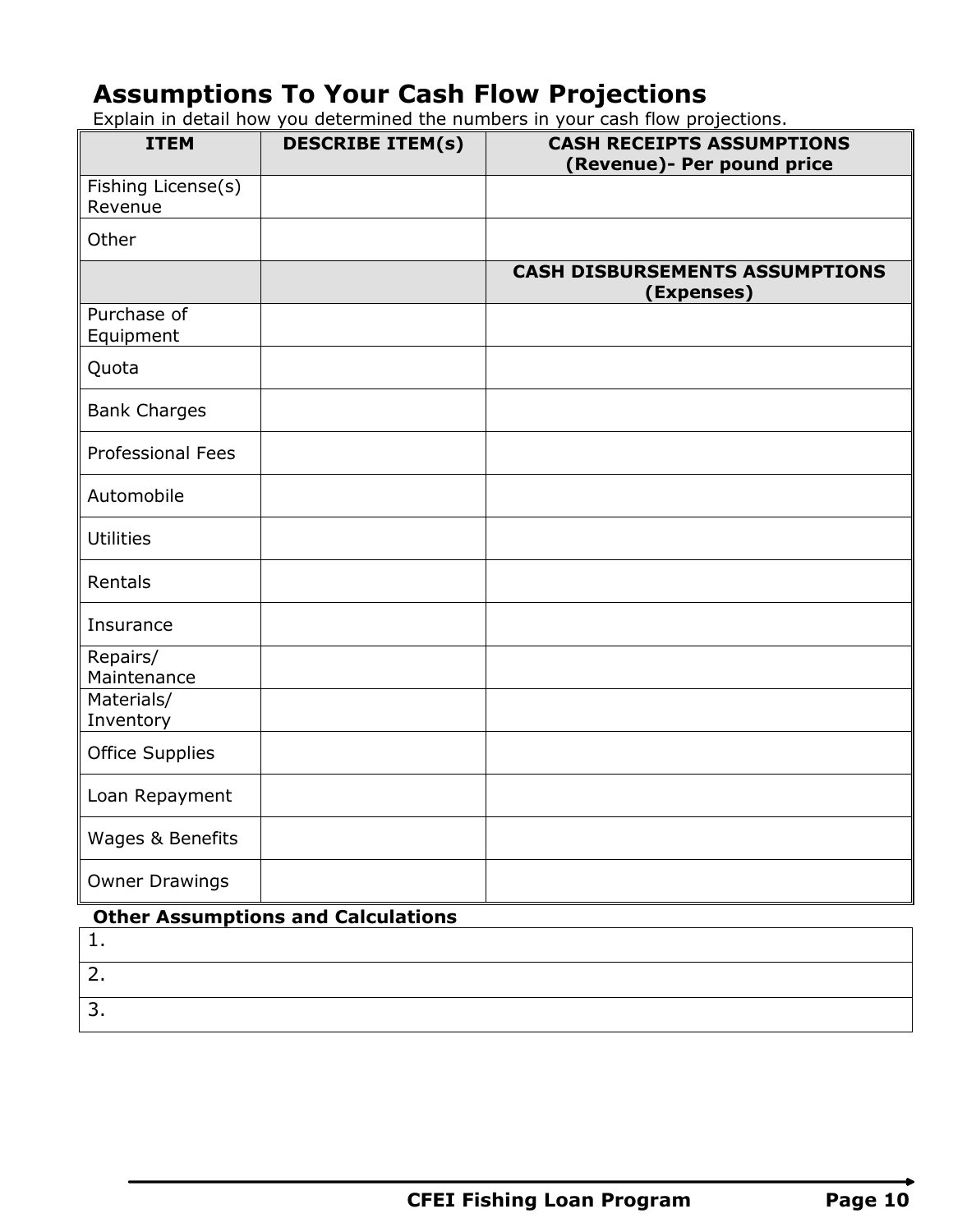## **NOTES:**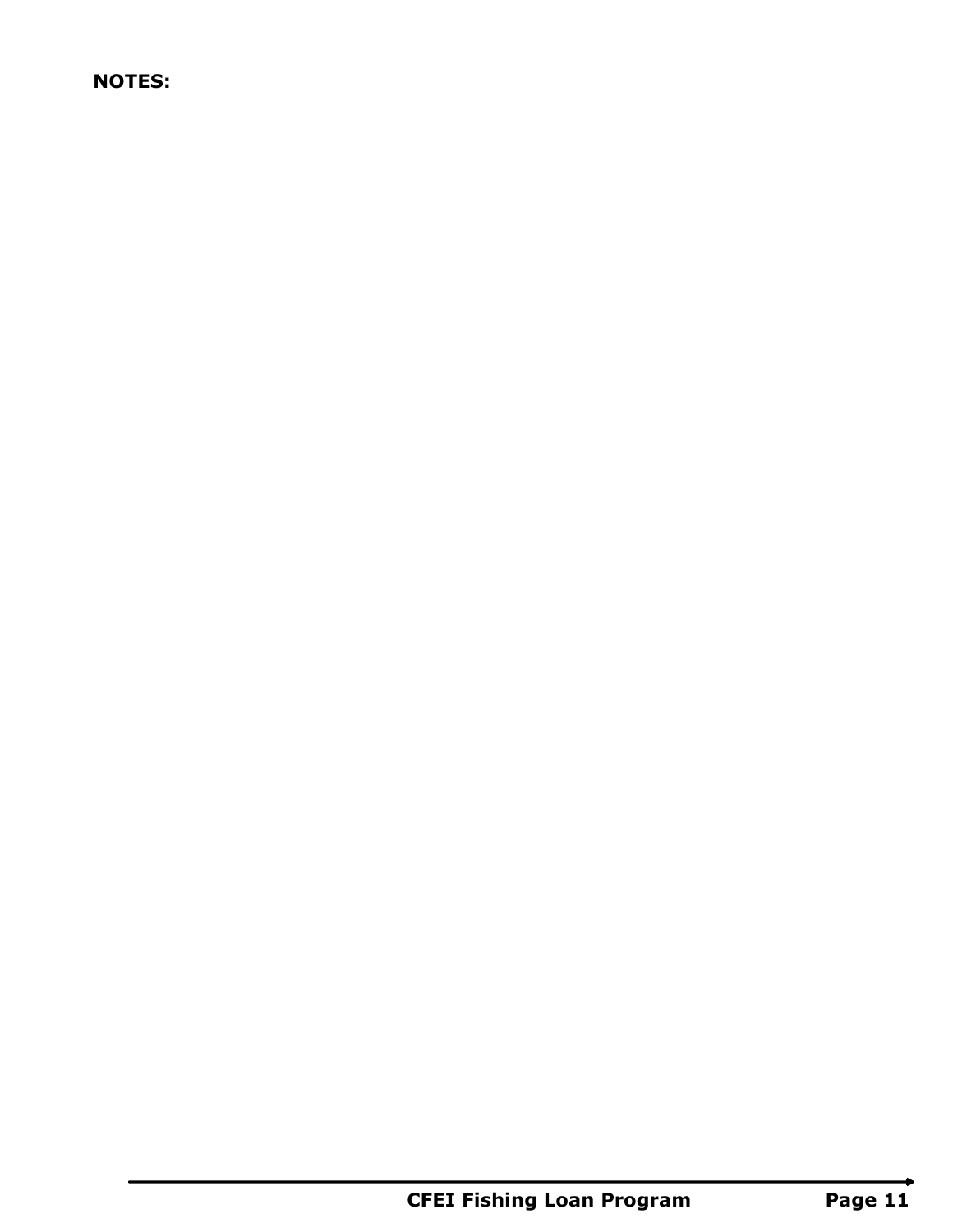#### **AUTHORIZATION**

#### **DISCLAIMER**

Receipt of the loan application **does not** constitute acceptance by Community Futures East Interlake. If Community Futures East Interlake accepts this application, the applicant agrees to execute all documents necessary to give the Community Futures East Interlake the security requested by it and agreed to by the applicant as stated in the letter of offer.

#### **AUTHORIZATION**

I hereby certify that the information provided in this application is correct and permission is hereby granted for the Community Futures East Interlake to conduct a credit investigation now and/or in the future regarding this loan application and any subsequent loans.

In completing and submitting this document, the applicant(s) recognizes, acknowledges, and authorizes Community Futures East Interlake to use and share the information contained in this document with pertinent financial partners, investment board members, and other government agencies as required to render requested technical and financial assistance.

Community Futures East Interlake may from time to time give any credit and other information including any information on this form, to or receive such information from: (a) any credit or operating agency; (b) any person with whom the applicant may have or propose to have financial dealings; and (c) any person if in connection with any dealings the applicant has or proposes to have with the Community Futures East Interlake. I/we agree that the Community Futures East Interlake may use that information to establish and maintain the applicant's relationship with the Community Futures East Interlake and to offer any services as permitted by law.

| Date: | Signature: Signature: |
|-------|-----------------------|
|       | Name (printed):       |
|       |                       |
|       |                       |
|       | Name (printed):       |
|       |                       |

#### IF THE APPLICANT IS INCORPORATED, AFFIX CORPORATE SEAL.

#### **CONTACT INFORMATION**

Please feel free to contact our office with any questions or concerns you may have regarding the completion of this application. Our staff will be pleased to assist you.

Community Futures East Interlake Box 1620, Gimli Manitoba R0C 1B0 **Community Phone: (204) 378-5106 Toll Free: 1-800-378-5106**<br>Futures East Interlake e-mail: [tdziadek@eastinterlake.com](mailto:tdziadek@eastinterlake.com) (Tammy Dziadek, General Manager) [dfridfinnson@eastinterlake.com](mailto:dfridfinnson@eastinterlake.com) (Deanna Fridfinnson, Economic Development Coordinator/Self Employment Program) [ezalevich@eastinterlake.com](mailto:ezalevich@eastinterlake.com) (Eugene Zalevich, Economic Development Analyst)

Please visit our website at, [www.eastinterlake.com](http://www.eastinterlake.com/) for additional information and support.

With the support of: **Prairies Economic** Development Canada

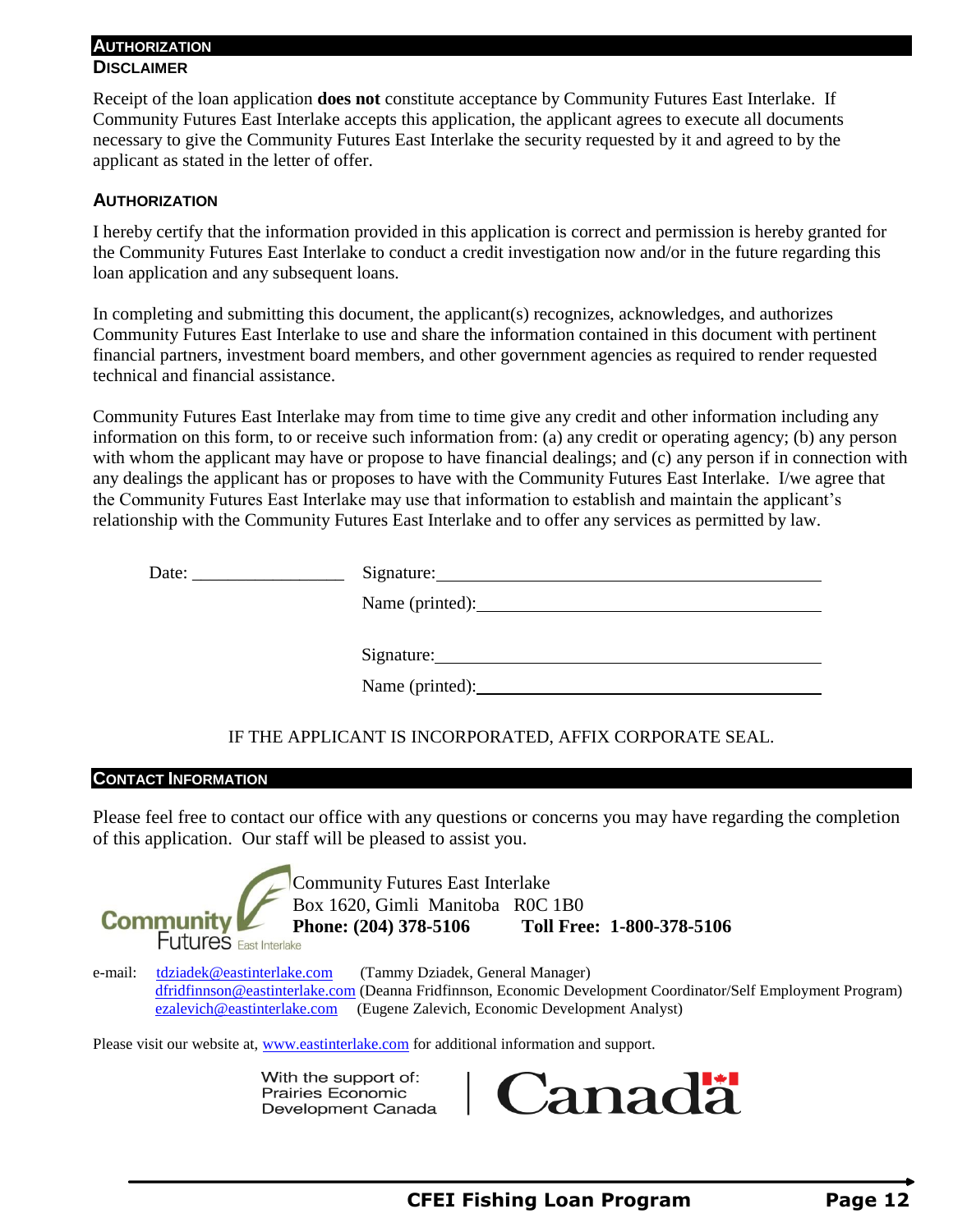I, the applicant, am not an "interested person" in Community Futures East Interlake (hereinafter called CFEI) meaning:

- 1. A director of CFEI or a member of any committees of CFEI;
- 2. The spouse, child, sibling, or parent of a director of CFEI or a member of any committees of CFEI or a member of CFEI's staff.

## **DECLARATION & AUTHORIZATION**

- 1. I declare that the attached pages are a true statement of my affairs, that there are no judgments or other actions outstanding against me, except those recorded herein, that all real estate is registered solely in my name, unless otherwise stated, that the information herein is provided for the express purpose of obtaining financial assistance from CFEI.
- 2. You are authorized to obtain any information you may require relative to this application from any sources to which you may apply and each source is authorized to provide you with such information. You are furthermore authorized to disclose, in response to direct enquiries from any other lender or Credit Bureau, such information on my loaning account as you consider appropriate, and I agree to indemnify you against and save you harmless from any and all claims in damages or otherwise arising from such disclosure on your part.
- 3. I understand that CFEI is not acting exclusively for me or my venture and that it reserves the right to provide financial and non-financial assistance to individuals or corporations which could be seen as my direct or indirect competition without further notice to me, as it may decide in its unfettered discretion.
- 4. I agree and consent to take responsibility for the payment of all charges relative to the preparation, execution, and registration of such documents as may be required by CFEI or its solicitors.
- 5. I have no other applications pending with CFEI, on my own behalf, nor on behalf of any affiliated, controlled or subsidiary company associated with me, whether by direct or beneficial share ownership.
- 6. The applicant confirms that he/she made best efforts to access funds from other sources.
- 7. Applicant is not in an active bankruptcy, behind on child support payments or government taxes including GST, RST, source deductions.
- 8. I am a Canadian citizen or landed immigrant.
- **9. I have received and read the Lending Criteria for the loan fund I am applying to, and hereby understand all the conditions of the loan fund I am applying to, including fees and interest rates for the loan fund.**

Signature(s) Date

IF APPLICANT IS INCORPORATED, AFFIX CORPORATE SEAL.

*NOTE: FINANCING APPLIED FOR IN THIS APPLICATION FORM IS FUNDED BY PRAIRIES ECONOMIC DEVELOPMENT CANADA. REPRESENTATIVES OF THAT GOVERNMENT DEPARTMENT CONDUCT REGULAR REVIEWS OF THE OPERATIONS OF CFEI AND THEREFORE WILL HAVE ACCESS TO INFORMATION IN THE APPLICANT'S FILE.*